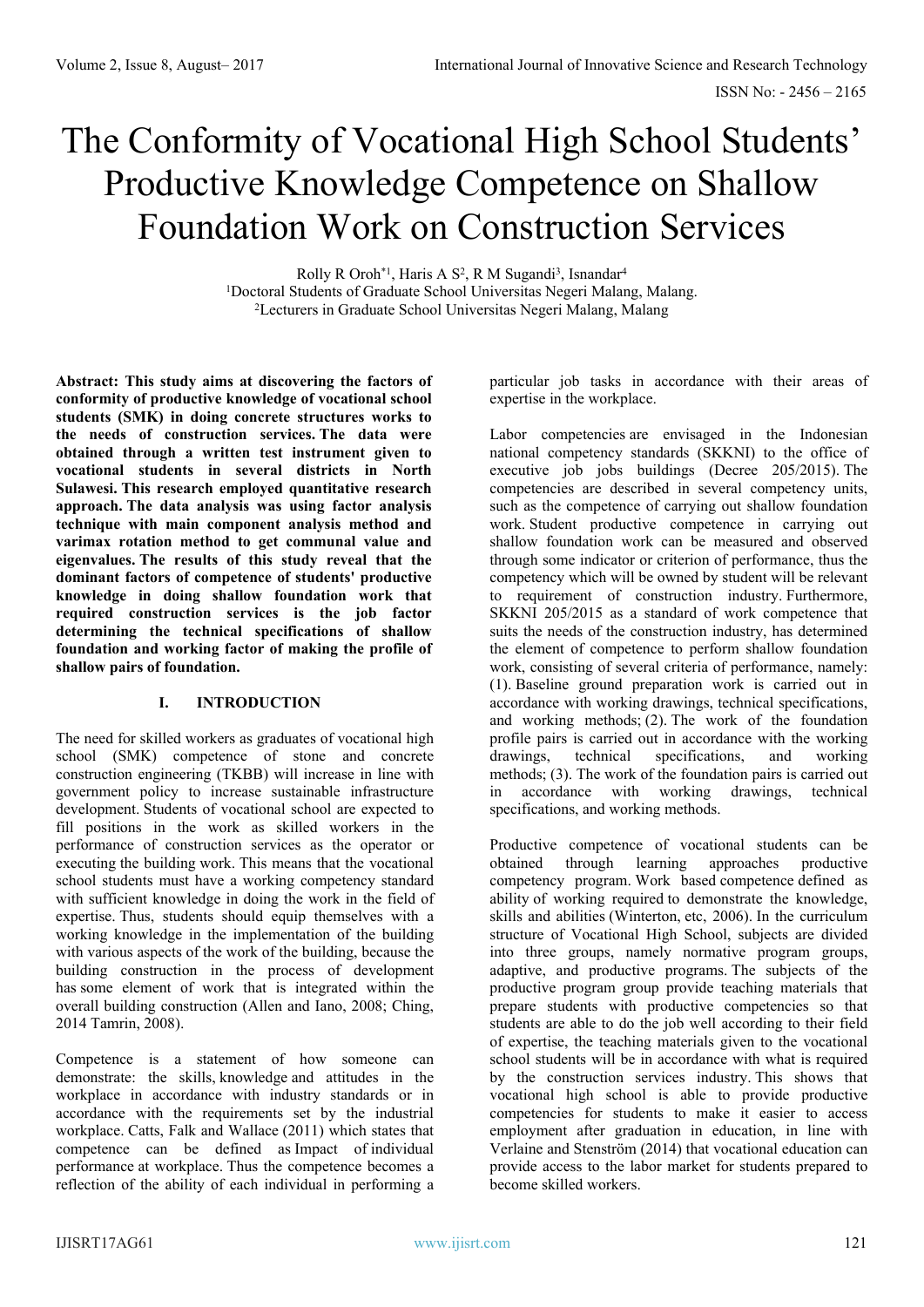Productive competence refers to minimum standards of mastery of skills applicable in the world of work. Productive competence directs learners to make every learning process they experience can produce a product or service. Standards of competence such as in the world of work will further develop quality standards that can be accommodated in the curriculum (Nore and Lahn, 2014). Continuous quality in the implementation of vocational high school (SMK) in accordance with the construction services business, the suitability between vocational education and the labor market will become apparent (Papakitsos, 2016). The suitability of vocational education with the need for such construction services needs to be done through a work-based learning process, in line with Virolainen and Stenström (2014) stating that a vocational education system that emphasizes work-based learning models can improve students' work skills. Thus the productive competence of vocational high school students will have a suitability of the needs of construction services, if the productive competencies obtained by students in the school in accordance with what is required by construction services.

The conformity of student productive competencies can be given by vocational high school as a form of implementation of vocational education. This suggests that the importance of vocational education to equip students with students' productive competencies, as mentioned by Billet (2011) that vocational education is an important and valuable project because it helps individual students become competent in their vocation field. The importance of vocational education, as it always offers and follows the qualifications of employment needs through work experience, as mentioned by Akkerman and Bakker (2012) that the vocational education system always follows the job qualification set by each type of work. Also mentioned by Stephens (2015) arguing that work experience in vocational education is vital to help students with real-world experience entering the workforce. Thus, vocational education through vocational schools can provide assurance to students to have productive competencies that fit the needs of the construction services industry.

The conformity of productive competence of vocational high school students to the needs of construction services, can be known through 3 (three) aspects of knowledge, skills and attitudes. These three aspects become an indicator of the conformity assessment component of students' productive competencies. This is in line with Maclean and Wilson (2009) that knowledge, skills, attitudes, and values are the standards required to demonstrate competence. Furthermore, it is more widely expressed by Runner and Maclean (2008) that competence can be understood as recognized skills, knowledge, attitudes, methods and values. The competence is the goal of vocational education for vocational students, to provide the skills, knowledge and attitudes required to work in specific jobs in the areas of expertise (Kehinde and Adewuyi, 2015). Thus, the competencies of students through vocational education, will be relevant or in accordance with the needs of the industrial world.

Knowledge is an important aspect in the formation of competence, which is directed to the development or mastery of a number of capabilities. Such capabilities such as knowing, understanding, applying, analyzingas knowing, understanding, applying, analyzingsynthesizing, evaluating, solving problems, and creating. Further, it mentioned in Permendikbud No. 54 year 2013 that the aspect of knowledge is a description of the ability of vocational high school graduates in terms of having factual knowledge, conceptual, procedural, and met cognitive in science and technology. Knowledge is one dimension forming competence for each individual to perform a specific job appropriate expertise. Knowledge is the basis required by competence (Weinert, 1999). Succar, et al (2013) mentioning knowledge into dimensions a major dimension of competence combined with the skills and experience needed someone to perform a specific task. Burke (2005) states that knowledge and understanding contribute to a competency. Knowledge is the awareness, information, or understanding of the facts, principles, guidelines, concepts, or processes necessary to succeed in doing the work (Taimerica Management Company, 2011). Thus, knowledge can be the basis of a person to demonstrate his or her workplace abilities.

Knowledge consists of several categories as aspects of the formation of competence. Such knowledge categories are factual, conceptual, procedural, and met cognitive knowledge in science, technology, art, and culture. Knowledge is divided into four types, namely: situational, conceptual, procedural and strategic. Knowledge can also be described in five properties, namely: level, structure, automation, modalities and general (Stevenson, 2001; De Jong & Ferguson-Hessler, 1996). Knowledge consists of six categories of knowledge such as knowledge of human resources *(knowledge of people),* situational knowledge, knowledge of educational practice, conceptual knowledge, knowledge processes, knowledge control (Burke, 2005). Knowledge is the awareness, information, or understanding of the facts, principles, guidelines, concepts, or processes necessary to successfully perform the task. Assessment of knowledge as an element of competence should consider the impact of knowledge on individual work performance (Taimerica Management Company, 2011). Thus it can be said that knowledge can be the basis for every individual to perform their work systematically and / or in accordance with existing working methods.

Knowledge is gained through learning and experience. Knowledge includes theories and concepts as well as implicit knowledge *(tacit knowledge)* obtained from the experience of doing certain tasks. Knowledge sometimes sees as if it is a concrete manifestation of abstract intelligence, but is actually the result of the interaction between intelligence (capacity to learn) and the situation (opportunity to learn) (Winterton, etc, 2006). Assessment of knowledge as an element of competence should consider the impact of knowledge on individual work performance (Taximetrics Management Company, 2011). Knowledge is an activity that would be better described as a knowing process (Polanyi in Stevenson, 2001). Vocational knowledge possess implicit knowledge *(tacit)* (Stevenson,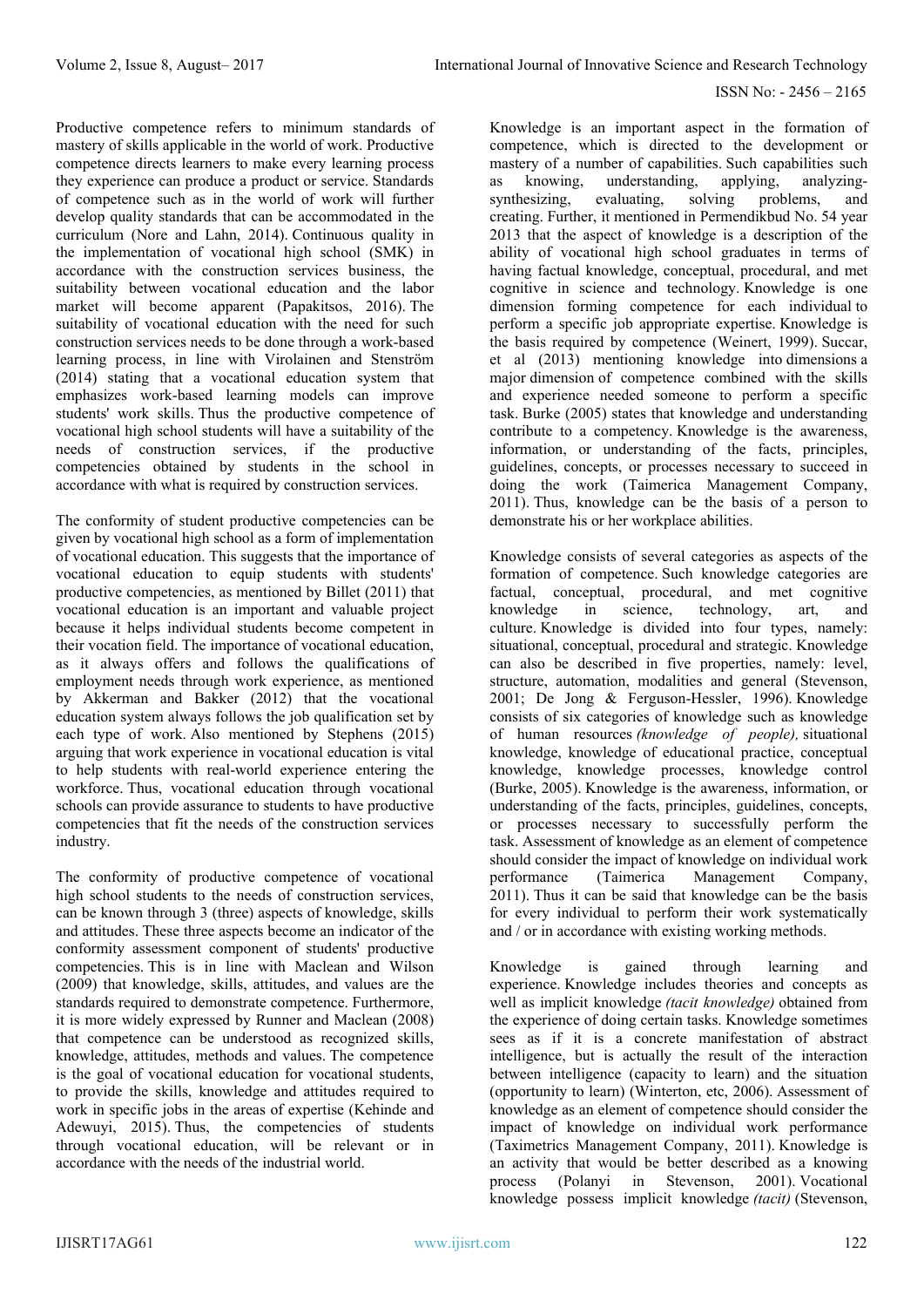2001). Students are said to have a certain skill competence, which means relatively have a basic knowledge. Knowledge is a key and central element of a process of educational institutions (Maclean and Wilson, 2009). The relationship between knowledge and competence can be seen from several things (Sukmadinata and Saudi, 2012), as follows: (1). Knowledge is not separate from deed, because deed comes from the structure of knowledge; (2). Knowledge is a construct drawn from observable deeds; (3). Knowledge is often well acquired through its use; And (4). Knowledge is contextual.

Knowledge is a measure of success in doing work to be successful. A person has knowledge and then associated with a particular job task in accordance with his competence, it will be able to generate or realize the goals and objectives of a particular job task. Knowledge becomes the basis of someone to apply or demonstrate his or her competence in the workplace. It is as mentioned in Jovanovich& Tomovic (2008) that a competency is the ability to apply or use a set of knowledge, skills, and abilities necessary to successfully perform critical work functions or tasks within defined work settings. Knowledge can be the basis of a person to be able to adapt to the job. Knowledge can also be the basis for a person to take the initiative in every job. Knowledge can be the basis of one understands to be able to understand the world of work. The structure of one's knowledge includes not only the knowledge of the substance (or information about what), but also the procedural knowledge of the method (or information about how), and the strategic knowledge of alternatives for goal setting and planning (or information about which, when and why) (Burke, 2005). While Bardwell, Holden &Calydon (2004) mentions that measure knowledge in competency-based approach centered on three stages of development, namely know-how now-why and know-how*.* Work process knowledge, because knowledge to guide action *(know-that),* the knowledge to interpret the actions *(know-how),* and knowledge to reflect the action *(know-why)* (Rauner, et al, 2013). It can be stated that knowledge can be a key element to the success of every workforce in the workplace.

Working knowledge given to students in schools is still considered not appropriate or relevant to the needs of the world of construction services industry. Some of the knowledge competencies provided through the subjects in the school, apparently not yet fully accommodate all the needs of productive competence of construction services. The relevance of the work competence of vocational high school students in Indonesia to the needs of the business world and the industrial world tends to be low. Several areas of building engineering skills programs in vocational high school, entering into irrelevant categories (Safitri, 2012). Competence of expertise in vocational schools across Indonesia relevance to the needs of the industrial world tends to be still low (Sudira, 2012). The relevance or relevance of vocational secondary education to the needs of the world of work has not been maximized. Non-conformance or uncoordination between the workplace and the quality of vocational high school

graduates is one of the factors that encourage the low absorption of vocational high school graduates in the world of work. This suggests that there is still a discrepancy between what students get in school and what construction services require. As stated by Islander, et al (2015) that is factually sharply increased infrastructure development is not linearly coupled with the availability of the power generated by the graduates of vocational competence PKTB with productive knowledge that fit the needs of construction services. So it becomes interesting to be more thorough to see the compatibility of students' productive knowledge competence to the needs of construction services.

Students of vocational high school TKBB who have knowledge in the field of expertise in job positions of building worker, can be seen on one of the competence unit that is dimension of shallow foundation job. According to the curriculum structure of vocational high school, the subjects are divided into three groups, namely normative program groups, adaptive, and productive programs. Productive programs equip students with productive knowledge that refers to the minimum standard of work skills applicable in the world of work. The purpose of this study is to determine the dominant factors of competence of productive knowledge of students of vocational high school TKBB in doing shallow foundation work appropriate to the needs of construction services.

## **II. METHODOLOGY**

This research employed quantitative research approach. The sample of respondents is students of TKBB students taken from several vocational schools in North Sulawesi. The instrument of this study used a written test given to the students. The research instrument was developed from theoretical reference and adjusted to SKKNI as well as confirmation and discussion with construction service actors according to the level of labor requirement at the level of vocational high school graduates. The indicators of shallow foundation work on written test instruments that are arranged on the foundation preparatory work of the foundation soil base, the work of the foundation profile pairs and the foundation pairs work. According to the purpose of the research, the data analysis using factor analysis technique with the main component analysis method and varimax rotation method to get the value of communality and eigenvalues.

## **III. FINDINGS AND DISCUSSION**

Based on the data obtained, it showed that the range of scores obtained by students through written test instruments on doing shallow foundation work is relatively diverse from minimal score to maximal score. Some respondents indicated relatively low levels of productive knowledge in performing shallow foundation work. If the achievement scores obtained by students areclassified in three categories, then the classification would be sufficient category, average and excellent. Then the score of student achievement of respondents through written test instruments regarding knowledge of shallow foundation work indicated that 1.92%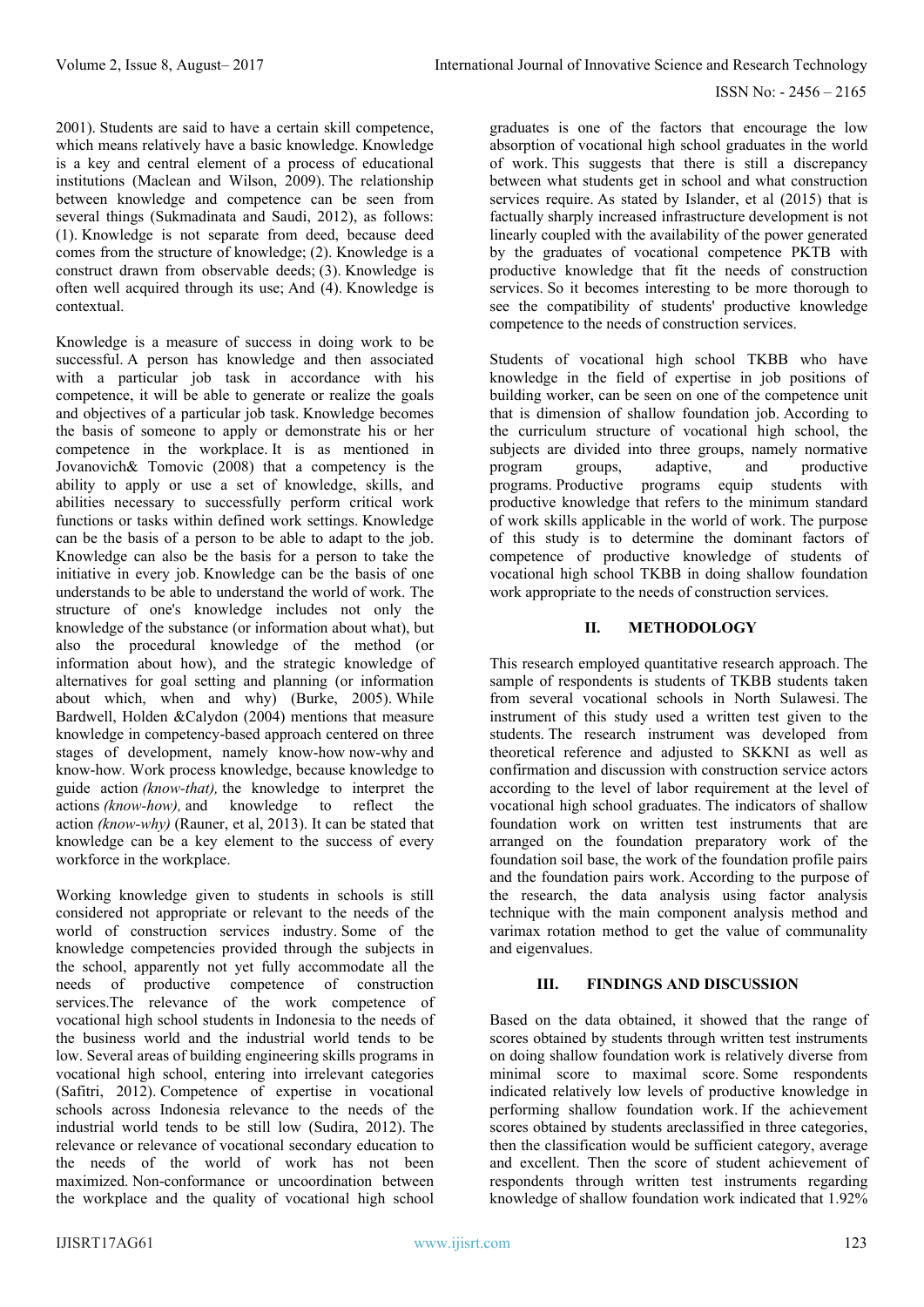ISSN No: - 2456 – 2165

is in sufficient category, 82.69 % classified as average and 15,39% classified as very good. The findings of this study indicates that most students provide good enough value on the understanding of shallow foundation work, but are still very few in excellent category. This indicates that there are allegations of some of the respondent's students in performing some shallow foundation work such as ground preparation work, foundation profile work and foundation partner work, have been done well, but not yet in the working drawings, working methods and technical specifications of the work. This is supported by preliminary survey results, limited observations and interviews with some vocational teachers and construction service providers that learning in school has been in accordance with the competency-based curriculum but found some work competence has not maximally accommodate the needs of construction services. This is in line with Sutrisno, Dardiri and Sugandi (2015) stating that there are some productive competencies required in the field of construction work, but not yet presented in the school curriculum documents.

According to the purpose of this study, then based on the data obtained it was conducted factor analysis. After the extraction process factors by principal component analysis method, the obtained value of communality knowledge of students in doing work shallow foundation (see Table 1) are ranked from the largest value to the smallest value.

| <b>Instrument components</b>                                             | <b>Communality Value</b> |
|--------------------------------------------------------------------------|--------------------------|
|                                                                          |                          |
| Constructing foundation according to the working image                   | 0,853                    |
| Constructing bowplank as a dummy board for the foundation's ground       | 0,793                    |
| Composing profile set as foundation location and position postulation    | 0,723                    |
| Determining measurement points location of excavation                    | 0,716                    |
| Choosing Stone Size Times As One Of The Materials Making Foundation      | 0,707                    |
| Determining the river Stone Foundation As The Type of Shallow Foundation | 0,470                    |

## Table 1: Communality Value

According to the value of communality in Table 1, then the next factor rotation was conducted. Factor rotation stage is done with the aim to find the factor that is able to maximize the relationship between instrument components of student productive skill variable. Furthermore, the results of the factor rotation give *eigenvalue* student skills in doing the work of shallow foundation, as given in Table 2.

| <b>Komponen Instrumen</b>                                   | Eigenvalue |
|-------------------------------------------------------------|------------|
| Constructing foundation excavation according to the working | 3,088      |
| plan image                                                  |            |
| Choosing Stone Size Times As One Of The Materials Making    | 3,088      |
| Foundation                                                  |            |
| Determining the river Stone Foundation As The Type of       | 3,088      |
| Shallow Foundation                                          |            |
| Constructing bowplank as a dummy board for the foundation's | 1,174      |
| ground                                                      |            |
| Composing profile set as foundation location and position   | 1,174      |
| postulation                                                 |            |
| Determining measurement points location of excavation       | 1,174      |
|                                                             |            |
|                                                             |            |

Table 2: Eigenvalue of Students Productive Knowledge.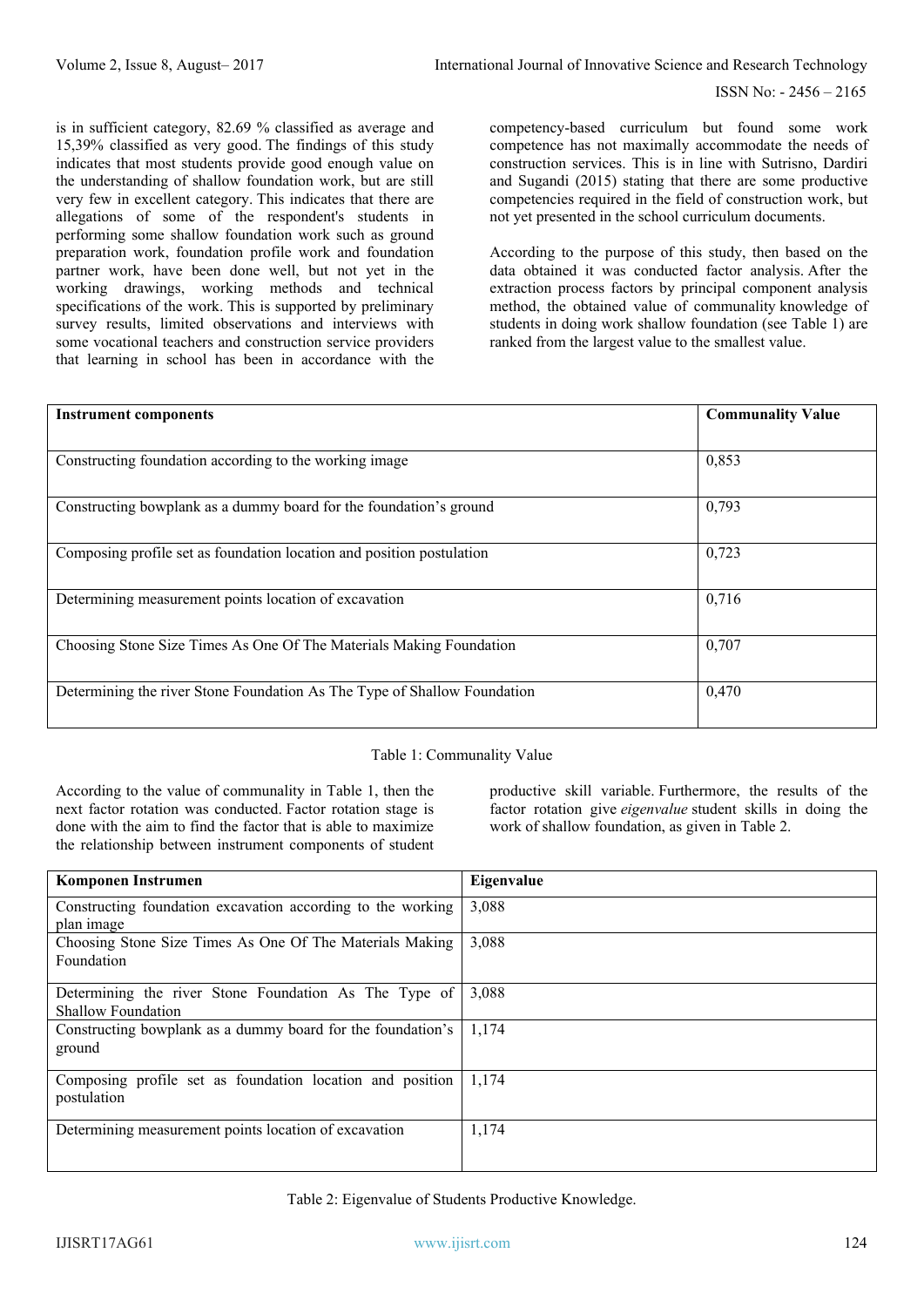Based on the overview of the research findings in Table 2, it can be stated that the dominant factors on competence of knowledge productive students in doing work shallow foundation according to the needs of construction services are: *first,* work factors determine the technical specifications of shallow foundation that includes the work of making excavation foundation appropriate working drawings, Choosing the size of river stone as one of the foundationmaking materials, and determining the foundation stone as a shallow foundation type; and *second,* the work factor profiling including pair of shallow foundation that makes bow plank job as the board expected to benchmark excavation of the foundation, creating a profile partner as a benchmark location and the position of the foundation, and determine the location of the points of measurement results for excavation.

The importance of productive knowledge of shallow foundation work for every workforce such as students who are prepared to become skilled workers and or executive staff, become the basis of understanding work according to work competence. This is in line with Maclean and Wilson's (2009) opinion argung that knowledge becomes the basic or important standard necessary to demonstrate competence. Furthermore, Kehinde and Adewuyi (2015) explain that knowledge of competence is required to work in certain jobs according to the field of work expertise. Thus, knowledge becomes an essential element for any skilled workforce to be able to work in a workplace well in accordance with the expertise possessed.

Based on the results and research findings through descriptive analysis and relevant research findings, it can be stated that the knowledge aspect becomes important in doing the construction work, as mentioned Elfaki and Alatawi (2015) that knowledge becomes important for the workforce in ensuring the accuracy and success of construction work as well as understanding the relationship between the various parts of the work. Furthermore, Zhu and Zhang (2012) mentioned that the knowledge aspect becomes important in understanding the situation and characteristics of the work in the field of engineering construction. Thus, it can be stated that the productive knowledge aspect of shallow foundation work becomes important in supporting the success of building construction work.

## **IV. CONCLUSION**

The results of this study indicate that the dominant factors of students' productive knowledge in doing shallow foundation work required by the construction service is the job factor to determine the technical specification of shallow foundation covering the work of making excavation of foundation soil according to working drawings, choosing riverstones as one of the material of making the foundation pairs , And determine the shape of the stone foundation times as a shallow foundation type. Furthermore, the work factor of making a shallow pairs of foundation profile covering the work of making bowplank as a predictable board for the foundation of excavation of foundation soil, making the

profile of the pair as the benchmark location and the foundation position, and determining the location of the measurement points for soil excavation.

#### **REFERENCES**

- [1]. Akkerman, S.F., and Bakker, A., 2012, Crossing Boundaries Between School and Work During Apprenticeships, Vocations and Learning, 5:153–173.
- [2]. Allen, E., and Iano, J., 2009, Fundamentals of Building Construction: Materials and Methods, Fifth Edition, John Wiley & Sons, Inc., New Jersey.
- [3]. Beardwell, I., Holden, L., and Claydon, T., 2004, Human Resource Management, A Contemporary Approach, Fourth Edition, Prentice Hall, Financial Times, Pearson Education Limited**,** England.
- [4]. Billet, S., 2011, Vocational Education, Purposes, Traditions and Prospects, Springer.
- [5]. Burke, John, W., 2005, Competency Based Education and Training, The Falmer Press (A member of the Taylor & Francis Group), London, UK.
- [6]. Catts, R., Falk, I., and Wallace, R., 2011, Vocational Learning, Innovative Theory and Practice, Springer. London.
- [7]. Ching, Francis, D.K, 2014, Building Construction Illustrated, Fifth Edition, John Wiley & Sons, Inc., Hoboken, New Jersey.
- [8]. De Jong, T., & Ferguson-Hessler M.G.M., 1996, Types and Qualities of Knowledge, Educational Psychologist, 31(2), pp. 105-113.
- [9]. Isnandar, Dardiri, A., Wena, M., dan Suwarno, E., 2015, Revitalisasi Sekolah Menengah Kejuruan Program Keahlian Teknik Bangunan, Kerjasama Direktorat Pembinaan SMK dan UM Malang.
- [10]. Jovanovic, V., and Tomovic, M., 2008, A Competency Gap in The Comprehensive Design Education, American Society for Engineering Education.
- [11]. Kehinde, T. M. And Adewuyi, L. A., 2015, Vocational And Technical Education: A Viable Tool For Transformation Of The Nigerian Economy, International Journal of Vocational and Technical Education Research Vol.1, No.2, pp.22-31.
- [12]. Keputusan Menteri Tenaga Kerja Republik Indonesia Nomor 205 tahun 2015 tentang SKKNI (Standar Kompetensi Kerja Nasional Indonesia) pada jabatan kerja pelaksana lapangan pekerjaangedung.
- [13]. Maclean, R., and Wilson, D., 2009, International Handbook of Education for the Changing World of Work Bridging Academic and Vocational Learning, Springer Science+Business Media B.V.
- [14]. Nore, H., and Lahn, L. Ch., 2014, Bridging the Gap between Work and Education in Vocational Education and Training. A study of Norwegian Apprenticeship Training Offices and E-portfolio Systems, International Journal for Research in Vocational Education and Training (IJRVET), Vol. 1, No. 1: 21-34.
- [15]. Papakitsos, E.C., 2016, Systemic Modelling for Relating Labour Market to Vocational Education,